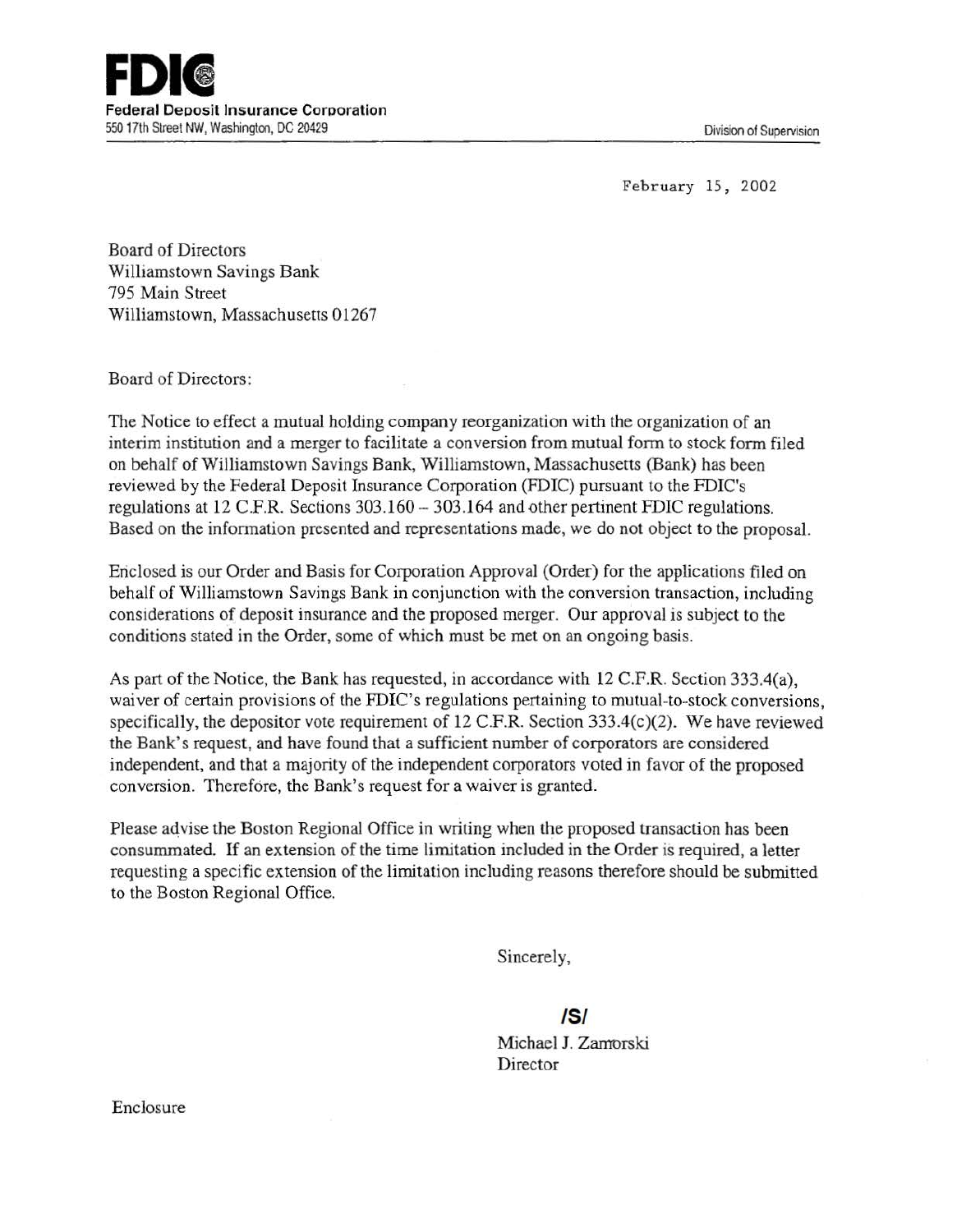## FEDERAL DEPOSIT INSURANCE CORPORATION

## Williamstown Savings Bank Williamstown, Berkshire County, Massachusetts

## Applications for Federal Deposit Insurance and Consent to Merge

## ORDER AND BASIS FOR CORPORATION APPROVAL

Pursuant to Section 5 and Section 18 (c) and other provisions of the Federal Deposit Insurance Act ("FDI Act"), an application has been filed on behalf of the Williamstown Savings Bank, Williamstown, Massachusetts, ("Mutual Institution"), currently a state-chartered mutually-owned Bank Insurance Fund ("BIF") member with total resources of \$165,397,000 and total deposits of \$103,818,000 as of December 31,2001, for the FDIC's consent to merge with Williamstown Interim Savings Bank ("Interim Bank"), Williamstown, Massachusetts, a proposed new interim state-chartered stock savings bank. In addition, applications have been filed for federal deposit insurance for the Williamstown Interim Savings Bank and the resultant bank.

The transaction is the result of the Mutual Institution's plan of reorganization which, solely to facilitate this undertaking, includes:

- 1. For Williamstown Savings Bank to organize a new savings bank under Massachusetts law to be known as Williamstown Mutual Savings Bank
- 2. For Williamstown Mutual Savings Bank to amend and restate its mutual savings bank charter as the charter of a mutual holding company to be known as W illiamstown Mutual Holding Company.
- 3. For Williamstown Mutual Holding Company to simultaneously organize a Massachusetts chartered, stock bank as a subsidiary to be known as Williamstown Interim Savings Bank.
- 4. Williamstown Savings Bank will thereafter merge with Williamstown Interim Savings Bank, and Williamstown Interim Savings Bank being the legally surviving entity under the name of Williamstown Savings Bank.

Upon consummation of the reorganization, the deposits of the Mutual Institution will continue to be insured under the Bank Insurance Fund. On the effective date of the reorganization, the stock bank will be the wholly owned subsidiary of Williamstown Mutual Holding Company. Applications for the establishment of Williamstown Mutual Holding Company have been filed with the Federal Reserve System. The resultant bank will operate with the title Williamstown Savings Bank, Wi1liamstown, Massachusetts. Following the consummation of the merger, the resultant bank will operate the same banking business, with the same management, at the same location now being served by the Mutual Institution. The proposed transaction, per se, will not alter the competitive structure of banking in the market served by the Mutual Institution. The resultant bank's principal office will be at 795 Main Street, Williamstown, Massachusetts. Notice of the proposed transaction, in a form approved by the FDIC, has been published pursuant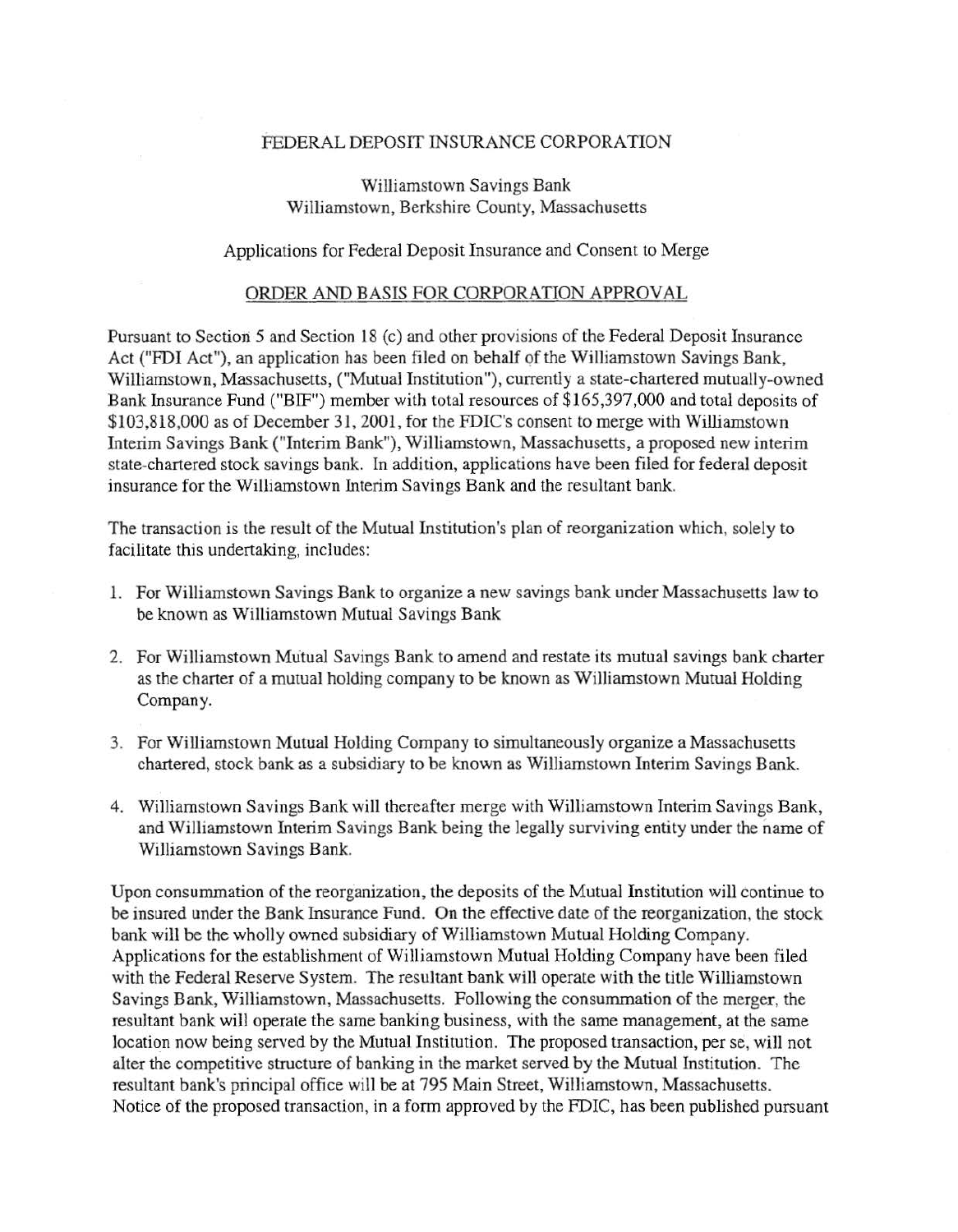to the FDI Act. A review of available information, including the Community Reinvestment Act ("CRA") Statement of the proponent, discloses no inconsistencies with the purposes of the CRA. The resultant institution is expected to continue to meet the credit needs of its entire community, consistent with the safe and sound operation of the institution.

In connection with the applications, the FDIC has taken into consideration the financial and managerial resources and future prospects of the proponent banks and the resultant bank, and the convenience and needs of the community to be served. In connection with the applications for deposit insurance the FDIC has taken into consideration the: financial history and condition; adequacy of the capital structure; future earnings prospects; general character and fitness of management; risk to the insurance fund; convenience and needs of the community; and consistency of corporate powers. Having found favorably on all statutory factors and having considered other relevant information, including all reports on the competitive factors furnished by the Comptroller of the Currency, the Board of Governors of the Federal Reserve System, the Office of Thrift Supervision, and the Attorney General of the United States, it is the FDIC's judgement that the applications should be and hereby are approved, subject to the following conditions:

- 1. That, except for the proposed transfers of the stock of Williamstown Savings Bank to Williamstown Mutual Holding Company, MountainOne Financial Partners, MHC, and Mountain One Financial Partners, Inc., no shares of the stock of Williamstown Savings Bank shall be sold, transferred or otherwise disposed of, to any person (including any Employee Stock Ownership Plan) unless prior notice is provided to, and non-objection is received from the FDIC.
- 2. That, prior to a sale, transfer or other disposition of any shares of Williamstown Savings Bank by the Williamstown Mutual Holding Company to any person (including any Employee Stock Ownership Plan), or a conversion of the Williamstown Mutual Holding Company to stock form, the Williamstown Savings Bank will provide written notification to the FDIC and provide the FDIC with copies of all documents filed with state and federal banking and/or securities regulators in connection with any such sale, transfer, disposition or conversion.
- 3. That, should any shares of stock be issued to persons other than the Williamstown Mutual Holding Company, any dividends waived by Williamstown Mutual Holding Company must be retained by the Williamstown Mutual Holding Company or Williamstown Savings Bank and segregated, earmarked, or otherwise identified on its books and records; such amounts must be taken into account in any valuation of the institution and factored into the calculation used in establishing a fair and reasonable basis for exchanging shares in any subsequent conversion of Williamstown Mutual Holding Company to stock form; such amounts shall not be available for payment to or the value thereof transferred to minority shareholders, by any means including through dividend payments or at liquidation.